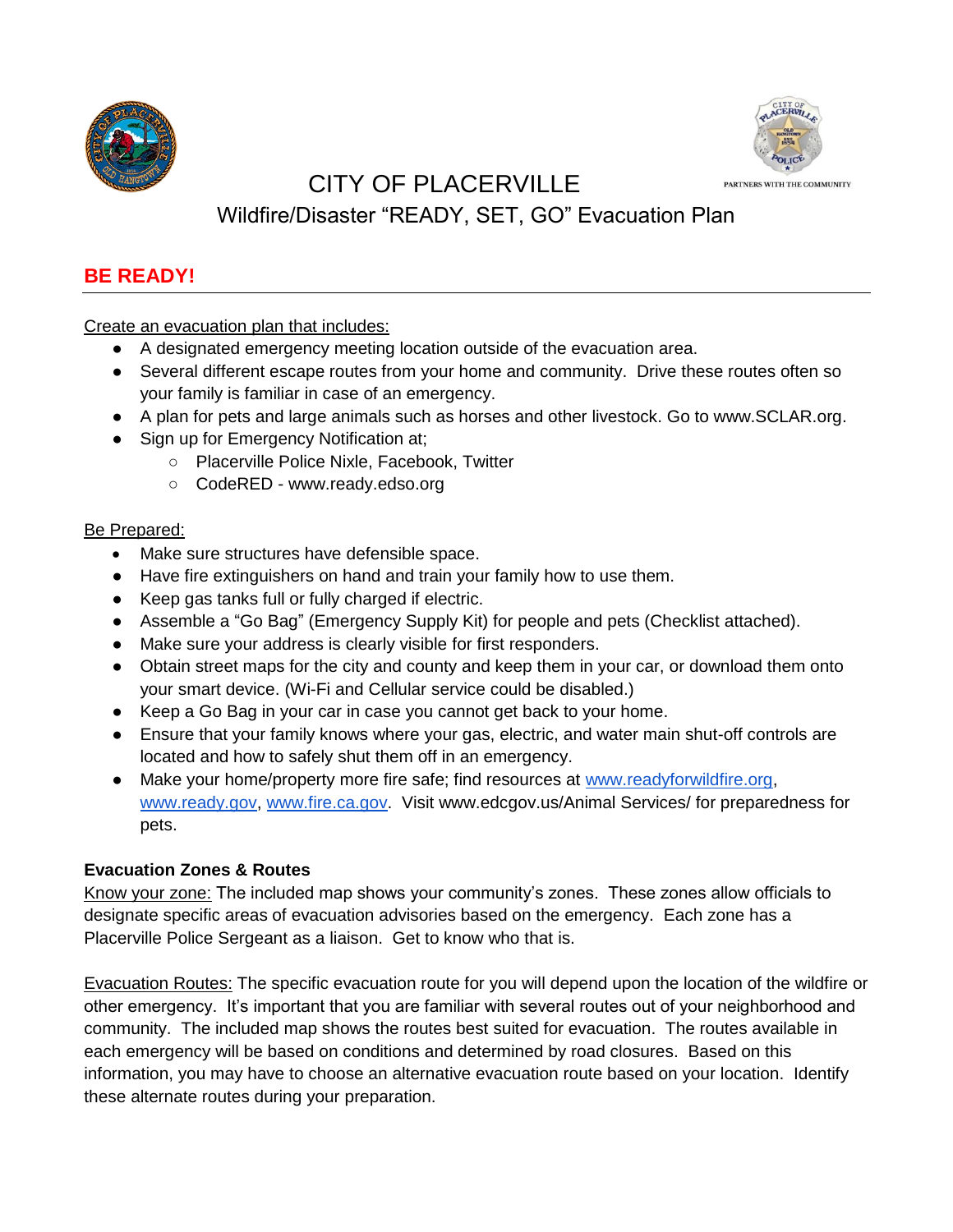Prepare for Evacuation:

- Alert family and neighbors.
- Dress in appropriate clothing (clothing made of cotton or wool). Have gloves, goggles, a dry bandana and dust mask handy.
- Grab your Go Bags and add last minute items
- Those with special needs may want to consider evacuating at this time.

#### Inside the house:

- Shut all windows and doors, leaving them unlocked.
- Remove flammable window shades and lightweight curtains. Close metal shutters.
- Move flammable furniture to the center of the room, away from windows and doors.
- Shut off gas at the source (meter or tank). Turn off pilot lights.
- Leave your lights on so firefighters can see your house under smoky conditions.
- Shut off the air conditioner.

#### Outside the house:

- Gather up flammable items from the exterior of the house and bring them inside.
- Turn off propane tanks.
- Move propane BBQs and appliances away from structures.
- Connect garden hoses to outside water valves or spigots for use by firefighters. Fill water buckets and place them around the house.
- Do not leave sprinklers on or water running, they can affect critical water pressure.
- Leave exterior lights on so your home is visible to firefighters.
- Put your Go Bag in your vehicle.
- Back your car into the driveway with your vehicle loaded and all doors and windows closed. Carry car keys with you and have a spare. Leave gates open for access.
- Have a ladder available and place it at a corner of the house so firefighters can quickly access the roof.
- Seal attic and ground vents with pre-cut plywood or commercial seals.
- Patrol your property and monitor the fire situation. Don't wait for an evacuation order if you feel threatened.
- Check on your neighbors and make sure they are preparing to leave.

## Animals:

- Locate and transport your pets with you. Need help? Contact the El Dorado County Animal Services at (530)621-5795.
- Prepare and transport large animals early to a safe location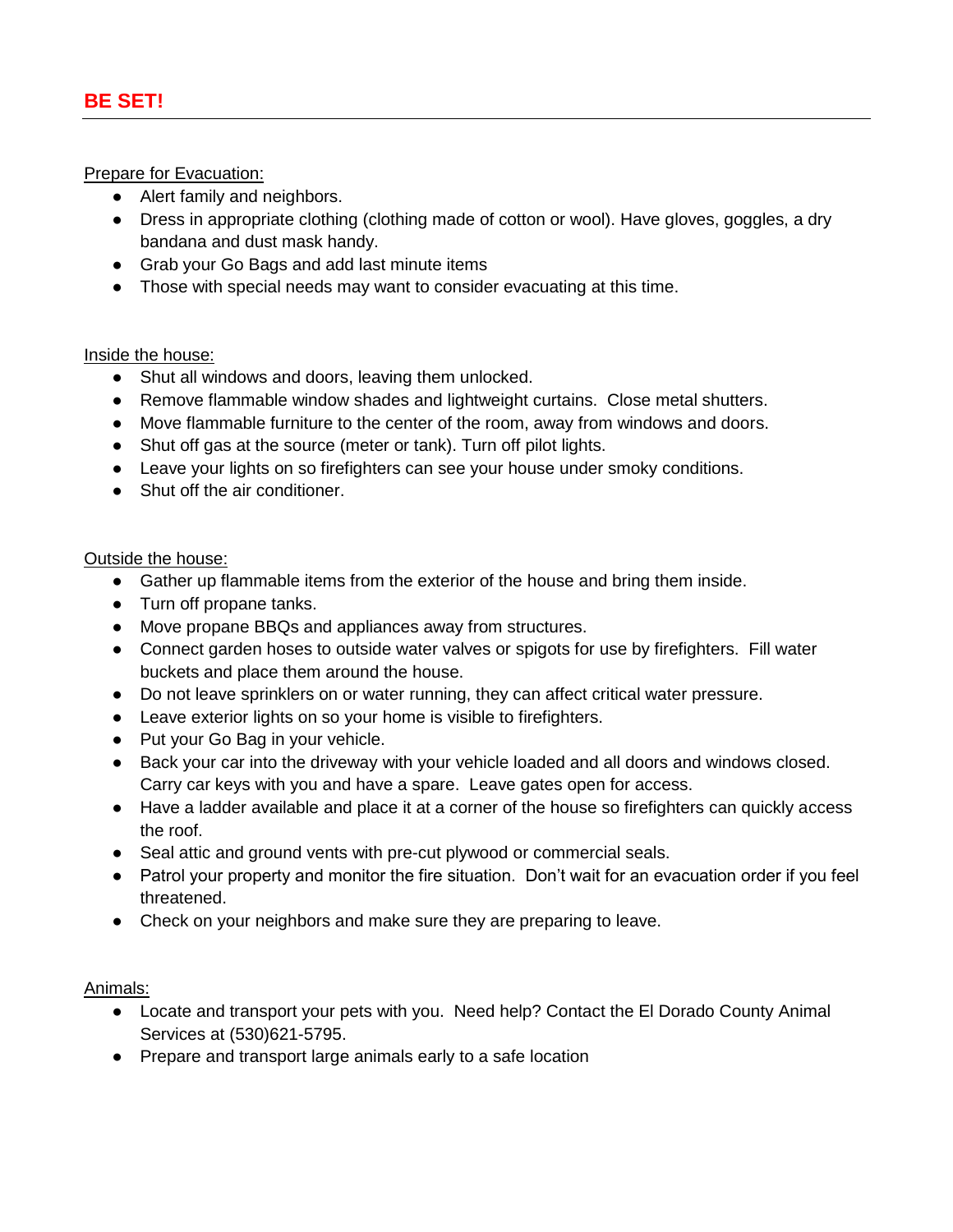## **GO!**

When an evacuation order is issued by public safety officials, LEAVE IMMEDIATELY to avoid being caught in the fire, smoke or road congestion. Officials will not have time to knock on every door during an intense fire. You will not be able to return until conditions are safe.

- In an emergency, you must take initiative to stay informed and aware when an evacuation is ordered, or a warning has been issued for your zone.
- Monitor official social media sites from public safety and government agencies for announcements.
- Know your zone and multiple evacuation routes and follow the directions of public safety officials promptly.
- Officials will determine the areas to be evacuated depending upon the fire's location, direction of travel and fire behavior (winds, terrain, etc.). Public safety officials may ask you to shelter in place if you are not in an area with an evacuation advisory.

## **If you are trapped:**

## In your vehicle:

- Stay calm.
- Park your vehicle in an open area clear of vegetation.
- Close all vehicle windows and vents.
- Cover yourself with a wool blanket or jacket.
- Lie on the vehicle floorboard.
- Use your cell phone to advise officials-CALL 911.

## On foot:

- Stay calm.
- Go to an open area, clear of vegetation, a ditch or depression on level ground if possible.
- Lie face down, cover up your body.
- Use your cell phone to advise officials-CALL 911.

## In your home:

- Stay calm, keep your family and pets together.
- Stay inside your house.
- CALL 911 and inform officials of your location.
- Keep doors and windows closed but unlocked.
- Stay away from outside walls and windows.
- Fill sinks and tubs with cold water.